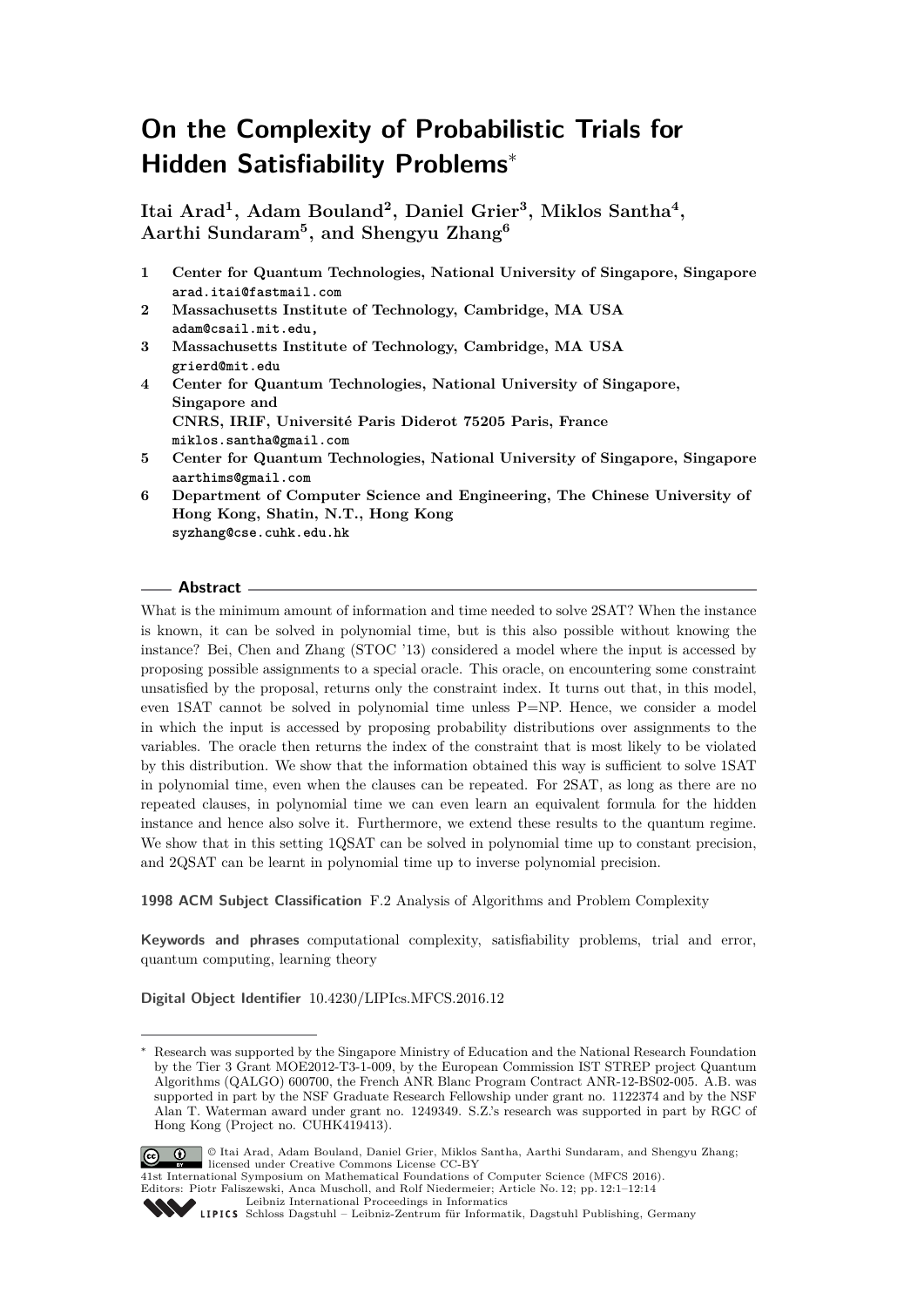### **12:2 Probabilistic trial and error for CSPs**

### **1 Introduction**

SAT has been a pivotal problem in theoretical computer science ever since the advent of the Cook-Levin Theorem [\[7,](#page-13-1) [13\]](#page-13-2) proving its NP-completeness. It has a wide array of applications in operations research, artificial intelligence and bioinformatics. Moreover, it continues to be studied under various specialized models such as as random-SAT and building efficient SAT solvers for real-life scenarios. In the complexity theoretic setting, we know that while 3SAT is NP-complete [\[7,](#page-13-1) [13\]](#page-13-2), 2SAT can be solved in linear time [\[12,](#page-13-3) [9,](#page-13-4) [3\]](#page-12-0). Given the fundamental nature of 2SAT, in this paper, we consider the following question:

*What is the minimum amount of information needed to solve* 2SAT *in polynomial time?*

More precisely, what happens if there is no direct access to the problem instance? Are there settings where one can *solve* 2SAT without ever *learning* the instance under consideration? We can also pose the same question for the quantum setting where the quantum analogue of SAT (QSAT) can be seen as a central problem in condensed matter physics. Complexity theoretically, we know that 2QSAT can be solved in linear time [\[2,](#page-12-1) [8\]](#page-13-5) while  $3QSAT$  is hard for  $QMA_1$  [\[10\]](#page-13-6), where  $QMA_1$  is a quantum complexity class analogous to NP. We approach these questions through the "trial and error" model. In this model, one guesses a solution to an unknown constraint satisfaction problem and tests if it is valid. If so, then the problem is solved. Otherwise, the trial fails, and some information about what was wrong with the trial is revealed. This type of problem arises in a number of natural scenarios, in which one has incomplete or limited information about the problem they are trying to solve [\[4\]](#page-12-2). For example, the CSP may be instantiated by a complex biological or physical process to which one does not have access.

This approach to problem solving was first formalized by Bei, Chen and Zhang [\[4\]](#page-12-2). They considered several types of CSPs and analyzed the computational complexity in the "unknown input" setting. Specifically, they consider an oracle model where one can propose solutions to the CSP, and if the solution is not satisfying, then the oracle reveals the identity of a constraint which was violated. For example, if the CSP is an instance of Boolean satisfiability (SAT), then after an unsuccessful trial, one may learn that "clause 7 was violated", but not anything further. In particular, literals present in clause 7 will not be revealed - only the label of violated clause is known. Furthermore, if there are several violated constraints, then the oracle reveals only one of them, in a possibly adversarial manner. In this paper, we will refer to this as the "arbitrary violated constraint" oracle.

This model gives extremely limited access to the instance. In fact, Ivanyos et al. [\[11\]](#page-13-7) showed that even if the underlying CSP is a 1SAT instance, accessing it with the BCZ oracle, one cannot determine if it is satisfiable in polynomial time unless  $P = NP$ . This drastically increases the difficulty of deciding a trivial problem like 1SAT (assuming P  $\neq$ NP). Interestingly, if there is access to a SAT solver, then 1SAT (and even generic SAT) in this setting can be solved with polynomially many trials [\[4\]](#page-12-2). So in some sense, their model reveals a sufficient amount of *information* to solve the 1SAT instance. However, *decoding* this information requires superpolynomial time (assuming  $P \neq NP$ ). In short the information needed to solve the problem is present, but it is not accessible to poly-time algorithms.

In this paper, we ask if there are any meaningful modifications of their model which allow us to solve simple CSPs like 1SAT and 2SAT in polynomial time. A natural starting point is to randomize the "arbitrary violated constraints" model. One obvious way to do that is to consider allowing randomized queries to the oracle. This however does not significantly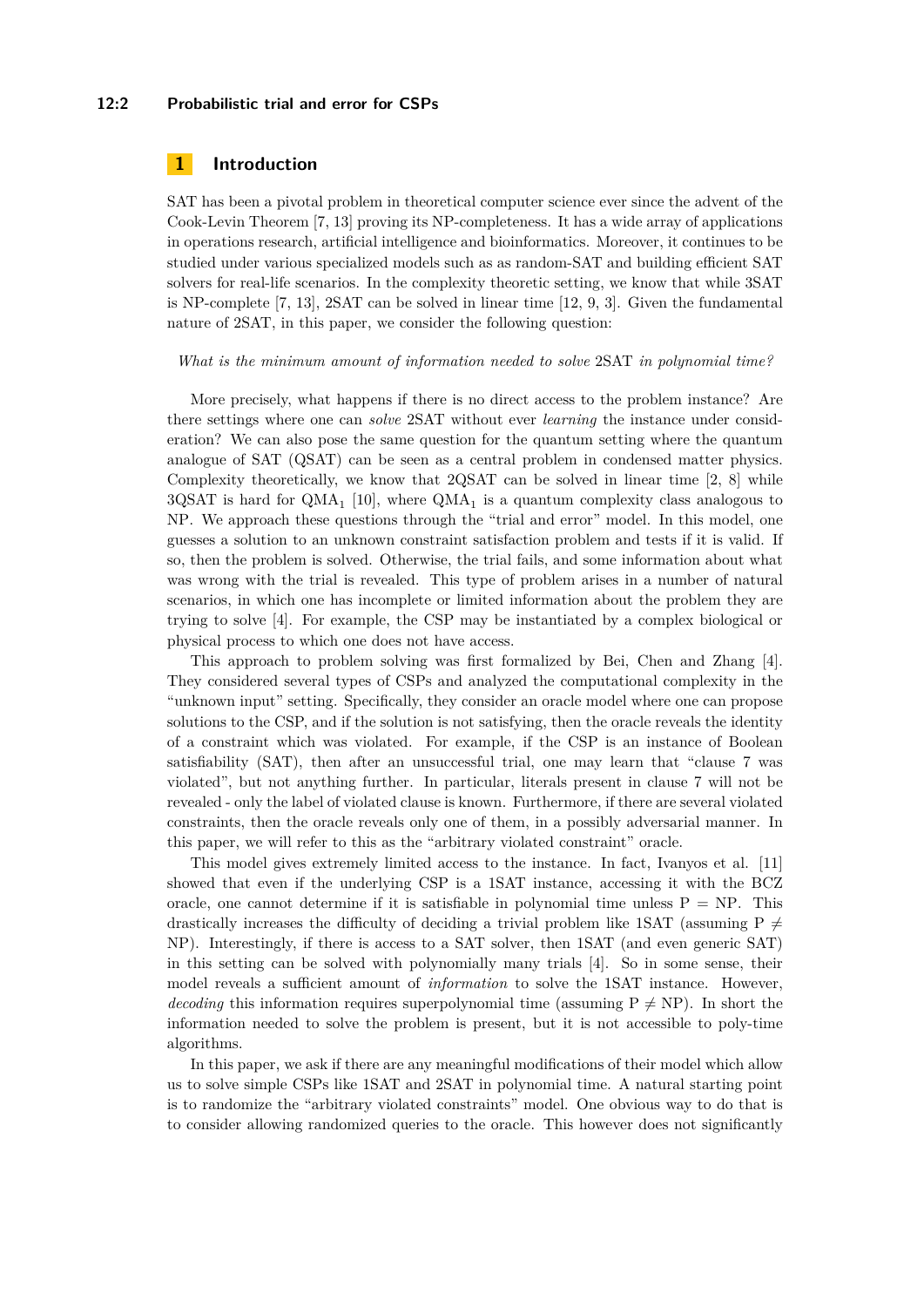decrease the complexity of the problems. A second approach to randomize is to let the oracle return a violated clause at random. Contrary to the previous approach, this model trivializes the problem, since by repeating the same trial many times the oracle will reveal all violated clause indices with high probability. This in turn allows one to learn the entire instance, and therefore trivially, to solve 1SAT and 2SAT.

Motivated by these unfruitful approaches we consider a model which does not allow one to completely learn the underlying instance, but it still yields polynomial time algorithms for 1SAT and 2SAT. Specifically, in this model one can propose a probability distribution *D* over assignments, and the oracle reveals the index of the clause which is most likely to be violated by this trial. If there are multiple clauses with the same probability of violation under *D*, then the oracle can break ties arbitrarily. In particular, product distributions over the variables suffice for our application, so one merely specifies the probability  $p_i$  that each variable  $x_i$  is set to 1 in the assignment, to  $1/p$  oly precision. We show that in this model, there exist cases where one cannot learn the underlying 1SAT or 2SAT instance. However, despite this limitation, one can still solve in polynomial time 1SAT and a restricted version of 2SAT where clauses are not repeated. In the course of the algorithm for the restricted version of 2SAT, we actually learn an equivalent formula with the same set of satisfying assignments. Furthermore, we are able extend this model to the quantum setting, and show that one can solve, in polynomial time, Quantum 1SAT (1QSAT) up to constant precision. We also show that in polynomial time we can learn Quantum 2SAT (2QSAT) up to inverse polynomial precision. This, however, seems insufficient to solve the hidden instance in polynomial time due to some subtle precision issues, which we discuss in Section [7.](#page-11-0)

**Relation to prior work.** As previously mentioned, Bei Chen and Zhang [\[4\]](#page-12-2) introduced the trial and error model. They considered several examples of CSPs and analyzed their complexity under the unknown input model with the "arbitrary violated constraint" oracle. With regards to SAT, they showed an algorithm to solve hidden-SAT using polynomially many queries to the oracle (given access to a SAT oracle). Furthermore, they showed that one cannot efficiently learn generic SAT instances in this model, because it takes  $\Omega(2^n)$ queries to the oracle to learn a clause involving all *n* variables of the instance.

Subsequently, Ivanyos *et al.* [\[11\]](#page-13-7) characterized the complexity of classical CSPs in several hidden input models. In particular, they consider the "arbitrary violated constraint" model described above, as well as models which reveal more information such as the variables involved in the violated clause or the relation of the violated clause. They show a generic "transfer theorem" which classifies the complexity of hidden versions of CSPs given properties of the base CSP. In particular, their transfer theorem implies that the hidden version of 1SAT with arbitrary violated constraints cannot be solved in polynomial time unless  $P = NP$ . This indicates that the "arbitrary violated constraint" model is fairly restrictive.

In parallel, Bei, Chen and Zhang [\[5\]](#page-12-3) considered a version of the trial and error model for linear programming. Suppose you have a linear program, and you are trying to determine whether or not it is feasible (By standard reductions this is as difficult as solving a generic LP). They consider a model in which one can propose a point, and the oracle will return the index of an arbitrary violated constraint (half-plane) in the linear program. They show that in this model, one requires exponentially many queries to the oracle to determine if an LP is feasible. However, they then consider a relaxation of this model, in which the oracle returns the index of the *worst-violated* constraint, i.e. the half-plane which is furthest (in Euclidean distance) from the proposed point. Surprisingly, they show (using a variant of the ellipsoid algorithm) that one can still solve linear programs in this model in polynomial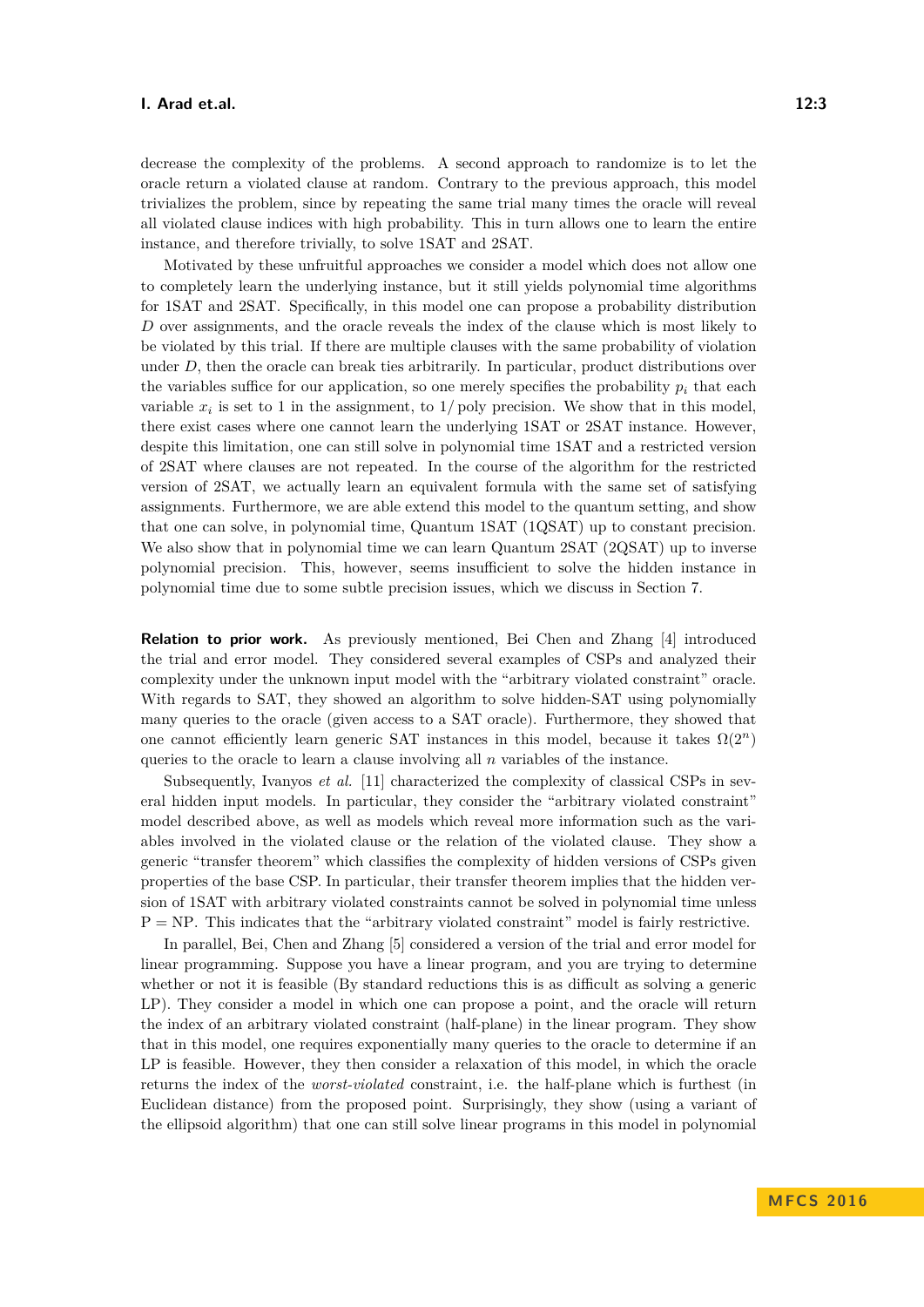### **12:4 Probabilistic trial and error for CSPs**

time. Our model can be seen as an analogue of the "worst violated constraint" model of Bei, Chen and Zhang [\[5\]](#page-12-3) for the case of hidden SAT (H–SAT).

**Our Results.** Our results can be broken into several sections. First, we consider a relaxation of the "arbitrary violated constraint" model of Bei, Chen and Zhang [\[4\]](#page-12-2), in which the oracle reveals which subset of clauses are violated by each assignment<sup>[1](#page-3-0)</sup>. We show that in some sense these models are almost "too easy"

▶ Theorem (Informal statement). In the "all violated constraints" model, there is an al*gorithm which either learns an arbitrary* kSAT *instance on n variables and m clauses, or else finds a satisfying assignment to the instance, in time*  $O(mn^k)$ *.* 

We then explore the "worst violated constraint" model for the rest of the paper. We provide an example for why this model is more powerful than the "arbitrary violated con-straint" model of Bei, Chen and Zhang [\[4\]](#page-12-2). They showed that it requires  $\Omega(2^n)$  time to learn a SAT clause involving all *n* variables. Our example states that

I **Proposition.** *Given a hidden* WIDESAT *instance on n variables and m distinct clauses where*  $m \leq n$ , we can learn an equivalent instance in  $O((\binom{n}{m-1})2^m + n)$  time.

The proofs of the above results are omitted owing to space constraints<sup>[2](#page-3-1)</sup>. Among our main results is the analysis of the computational complexity of H–1SAT and that of H–2SAT.

I **Theorem** (Informal statement)**.** *Given a hidden* SAT *formula* Φ *on n variables and n clauses, it is possible to find a satisfying assignment for* Φ *in polynomial time if* Φ *is a* **(a)** 1SAT *formula or*

**(b)** 2SAT *formula with no repeated clauses.*

Our algorithm for H–1SAT, in Section [3,](#page-5-0) works even when clauses are repeated multiple times in the instance, despite the fact that it's not possible to *learn* the instance in this setting. This is in sharp contrast to the "arbitrary violated constraint" model, where even H–1SAT cannot be solved in polynomial time unless  $P = NP$  [\[11\]](#page-13-7). The main difficulty in deriving our algorithm for H–1SAT comes from dealing with repeated clauses, which allow the oracle to obscure information about the instance. Unlike the H–1SAT case, the algorithm for H–2SAT discussed in Section [4,](#page-6-0) works by attempting to learn the instance; it either succeeds in learning an equivalent instance (in which case one can solve the problem using any 2SAT algorithm), or it accidentally stumbles upon a satisfying assignment in the meantime and aborts. The problem of solving H–2SAT with repeated clauses similar to H–1SAT is left for future work.

Following this we generalize these results to the quantum case. In this case the goal is to determine if a set of 1-qubit or a set of 2-qubit projectors is mutually satisfiable or not. We consider an analogue of this model in which one can propose a probability distribution over quantum states (i.e. a density matrix), and the oracle returns the index of the clause which is most likely to be violated. Our results for hidden QSAT (H–QSAT) show that

 $\triangleright$  **Theorem** (Informal statement). *Given a* H–QSAT *instance H* defined on *n qubits with m projectors and*  $\epsilon > 0$ *, it is possible to* 

<span id="page-3-0"></span> $1$ . This is equivalent to a model in which the oracle reveals a random violated clause - by repeating each query many times one can learn the set of violated clauses with high probability.

<span id="page-3-1"></span><sup>&</sup>lt;sup>2</sup> Omitted details and proofs can be found in the full version of the paper at http://arxiv.org/abs/1606.03585.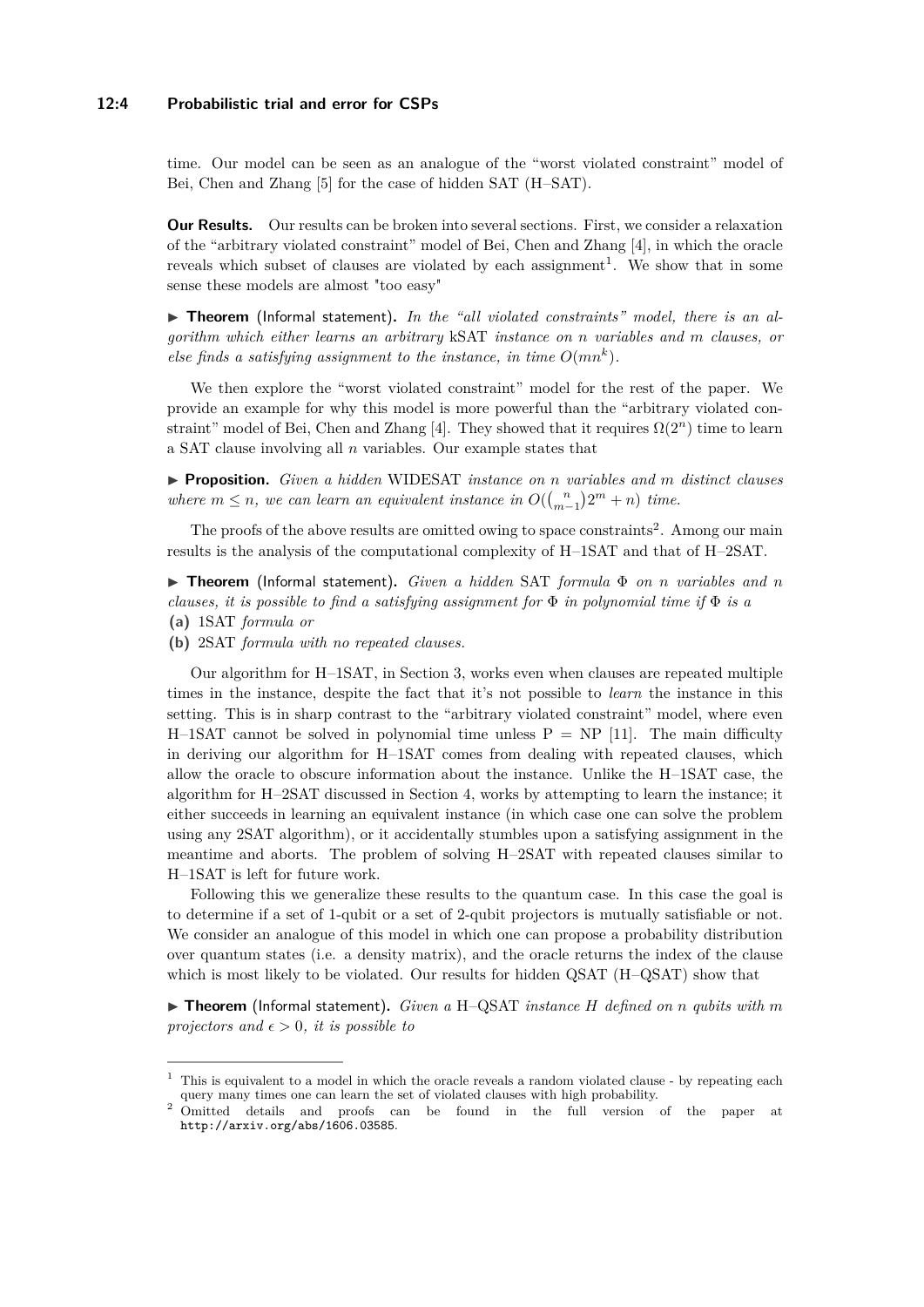- (a) *solve H to a precision*  $\epsilon$  *in time*  $O(n^{\log(1/\epsilon)})$  *if H is a* 1QSAT *instance and*
- **(b)** learn each projector of H up to precision  $\epsilon$  in time  $O(n^4 + n^2 \log(1/\epsilon))$ , if H is a 2QSAT *instance as long as the interaction graph of H is not star-like.*

By star-like, we mean the interaction graph contains an edge that is incident to all other edges in the graph. At this point it is worth comparing the notions of *learning* and *solving* hidden instances both in the classical and quantum settings. The classical case is more straightforward where learning an instance means learning all the literals present in each clause, whereas solving means finding a satisfying assignment. For example, our algorithm for H–2SAT without repetitions learns the instance, while our algorithm for H–1SAT solves the instance without learning it. For hidden versions of 1SAT and 2SAT, learning the instance in polynomial time automatically triggers solving it in polynomial time as well.

However, in the quantum setting this simple relation between learning and solving breaks down. The continuous nature of QSAT means we can only learn a projector or find a satisfying assignment up to a specified precision  $\epsilon$ . The latter is accomplished with our H–1QSAT algorithm in Section [6.](#page-10-0) However in the case of hidden 2QSAT learning the instance up to precision  $\epsilon$  does not imply that one can solve the instance up to precision  $poly(n, \epsilon)$  in polynomial time. This can be attributed to current algorithms for 2QSAT being very sensitive to precision errors. This issue of divergence between the notions of learning and solving H–2QSAT instances is further discussed in Section [7.](#page-11-0)

### **2 Notations and Preliminaries**

**Boolean Satisfiability.** The Boolean satisfiability problem, generally referred to as SAT, is a constraint satisfaction problem defined on *n* variables  $\mathbf{x} = \{x_1, \dots, x_n\}$  where we are given a formula represented as a conjunction of *m* clauses and each clause is a disjunction of *literals* (variables,  $x_j$ , or negated variables,  $\overline{x}_j$ ). The problem is solved if we can find an assignment to the variables (i.e.  $\forall i, x_i \in \{0,1\}$ ) that sets the value of every clause to 1. In particular, if each clause involves at most *k* literals, then this problem is classified as kSAT. It is well known that while 2SAT can be solved in linear time [\[12,](#page-13-3) [9,](#page-13-4) [3\]](#page-12-0), kSAT for  $k \geq 3$  is NP-complete [\[7,](#page-13-1) [13\]](#page-13-2). A useful notion is that of *clause types* which is defined as the unordered set of literals present in the clause. Specifically, the clause type for  $C_j =$  $(x_a \vee \overline{x}_b \vee x_c)$  is denoted by  $T(C_j) = \{x_a, \overline{x}_b, x_c\}$ . So, all possible clause types for 2SAT would be  $\{\{x_a, x_b\}, \{x_a, \overline{x}_b\}, \{\overline{x}_a, x_b\}, \{\overline{x}_a, \overline{x}_b\} \mid a, b \in [n] \text{ and } a \neq b\}$ , where  $[n]$  denotes the set  $\{1, \ldots, n\}$ . From this definition, it is clear that 2SAT has  $O(n^2)$  clause types and similarly, kSAT would have  $\binom{2n}{k} = O(n^k)$  clause types. . Given a SAT formula  $\phi$ , we say that the SAT formula  $\phi'$  is *equivalent* to  $\phi$  if for all assignments  $\mathbf{x} \in \{0,1\}^n$ ,  $\mathbf{x}$  satisfies  $\phi$  if and only if it satisfies  $\phi'$ . For any formula  $\phi$ ,  $SAT(\phi) := {\mathbf{x} \in \{0,1\}^n \mid \phi(\mathbf{x}) = 1}.$ 

**Hidden SAT.** While considering the unknown input version of SAT (resp. kSAT), the boolean formula is considered as hidden and accessible only via an oracle that accepts an assignment and reveals some form of violation information. In our case, this is the "worst violated oracle" which accepts a *probabilistic* assignment and reveals a clause that has the *highest probability* of being violated with ties being broken arbitrarily. A probabilistic assignment for a set of *n* variables is a function  $\mathbf{a} : [n] \to [0,1]$  such that  $Pr[x_i = 1] = \mathbf{a}(i)$ and  $Pr[x_i = 0] = Pr[\overline{x}_i = 1] = 1 - \mathbf{a}(i)$ . For the sake of concise notation, these are usually written as  $x_i = \mathbf{a}(i)$  and  $\overline{x}_i = 1 - \mathbf{a}(i)$ . This naturally translates to the notion of the probability of a clause  $C_j$  being violated which is defined as  $Pr[C_j = 0] := \prod_{\ell \in T(C_j)} Pr[\ell = 1]$  $[0] = \prod_{\ell \in T(C_j)} (1 - \ell)$  which allows the oracle to calculate the probability for each clause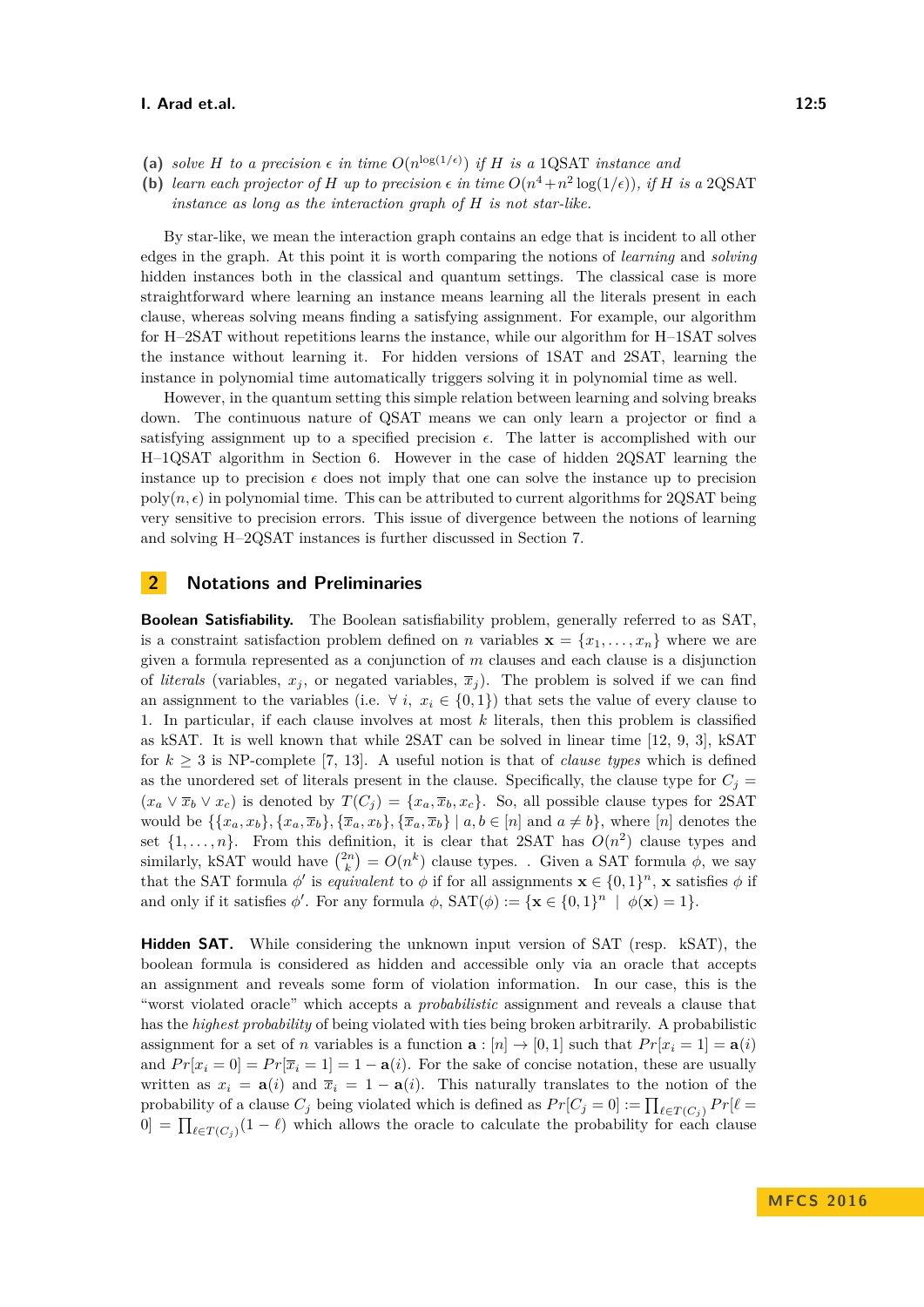### **12:6 Probabilistic trial and error for CSPs**

being violated. Here we are using  $\ell$  to refer both to the identity of a literal as well as to the probability that literal  $\ell$  is set to true. Now, the problem H–SAT (resp. H–kSAT) consists of finding a satisfying assignment for a hidden SAT (resp. kSAT) formula by proposing probabilistic assignments to the "worst violated oracle". One way we do this is also by *learning* an *equivalent formula* to the hidden instance and solve it to find a satisfying assignment. By learning we mean the process of using the information from a series of violations to determine what a clause in the hidden instance could be.

Note that it's possible for an instance to contain clauses which will never be returned by the oracle. For instance, given clauses  $C_i$  and  $C_j$ , if  $T(C_i) \subset T(C_j)$ , then clause  $C_i$  will always be at least as violated as  $C_j$ . Hence the oracle might never return clause  $C_j$ . For this reason we will say that  $C_i$  *obscures*  $C_j$  if  $T(C_i) \subset T(C_j)$ . An obscured clause might never be returned by the oracle.

The complexity of the algorithms in the following sections is in terms of the total running time where one query to the oracle takes unit time.

# <span id="page-5-0"></span>**3 Hidden 1SAT**

In this section, we will consider the problem of a hidden 1SAT instance  $\Phi$ , possibly with repetitions. Our goal will be to determine whether or not  $\Phi$  is satisfiable. A natural approach one might take to solve this problem would be to learn the identity of each clause in the instance Φ. Unfortunately, in the case that the 1SAT instance has repetitions, this is not possible.

<span id="page-5-2"></span>I **Proposition 1.** *There is no algorithm which, given an instance* Φ *which is unsatisfiable, learns all the literals present in* Φ *(even granted arbitrary numbers of queries to the oracle).*

Here the difficulty in learning an unsatisfiable instance does not lie in the repetition of clauses, but rather in determining for which *i* do both  $x_i$  and  $\overline{x}_i$  appear in  $\Phi$ . This shows that no algorithm can learn the hidden 1SAT instance <sup>[3](#page-5-1)</sup> (proof omitted owing to space constraints). Hence if there is an algorithm to solve 1SAT in this hidden setting, then it must solve the instance despite the fact that it cannot deduce the underlying instance. Surprisingly, this turns out to be possible.

<span id="page-5-3"></span>I **Theorem 1.** *Given a hidden* 1SAT *instance* Φ *on n variables and m clauses, it is possible to determine if*  $\Phi$  *is satisfiable in time*  $O(mn^2)$ *.* 

**Proof** Consider an ordering of the variables  $x_1...x_n$ . The algorithm will work by inductively constructing a series of lists  $L_1, L_2, \ldots, L_n$ . Each list  $L_i$  will contain a list of partial assignments to the variables  $x_1 \ldots x_i$ . Each list will be of size at most  $m$ , with the exception of  $L_n$  which will be of size at most  $2m$ . Let us call a partial assignment p to  $x_1 \ldots x_i$  good if there exists an assignment  $p'$  to the variables  $x_{i+1} \ldots x_n$  such that the assignment  $p \cup p'$ satisfies Φ. Correspondingly, call *p bad* if it cannot be extended to a satisfying assignment of Φ. (Note in the case of 1SAT, every partial assignment is either good or bad.) Our algorithm will guarantee that, if  $\Phi$  is satisfiable, then at least one assignment in each list is "good". Therefore, by constructing the list  $L_n$ , then trying all assignments in  $L_n$ , we will be guaranteed to find a satisfying assignment if one exists.

<span id="page-5-1"></span><sup>3</sup> Note, however, it is still possible that there exists an algorithm to learn the 1SAT instance when the instance is promised to be satisfiable.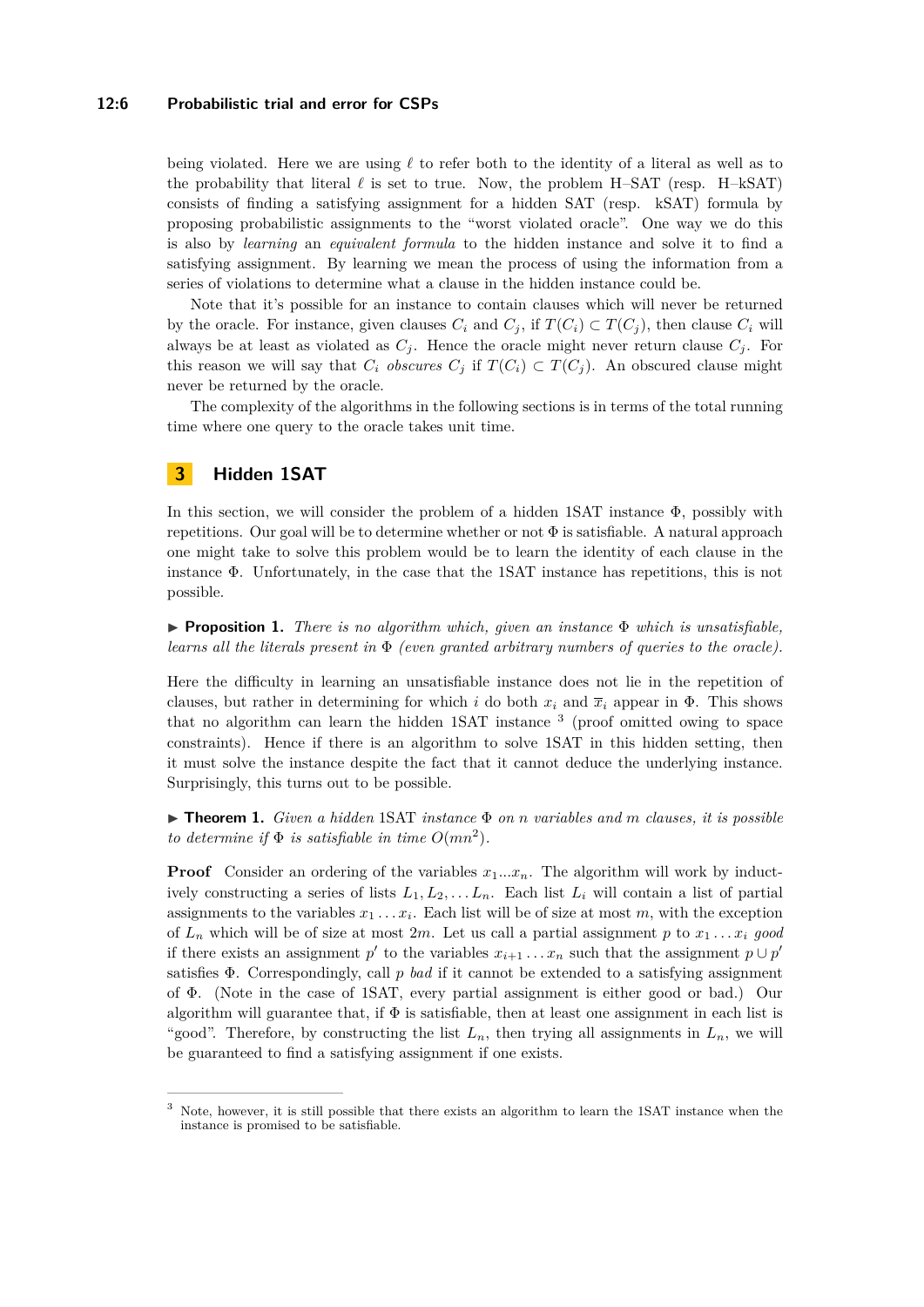We now describe how to construct the lists  ${L_i}_{i \in [n-1]}$  by induction. The base case of  $L_1$  is trivial - just add both  $x_1 = 0$  and  $x_1 = 1$  to the list. We now show how to construct  $L_{i+1}$  given  $L_i$ . First, let  $\tilde{L}_{i+1}$  be all possible extensions of the assignments in  $L_i$  to the variable  $x_{i+1}$ . Clearly if one of the assignments in  $L_i$  was good, then one of the assignments in  $\tilde{L}_{i+1}$  is good. However, when  $i+1 < n$ , the size of  $\tilde{L}_{i+1}$  could become too large - it is of size  $2|L_i|$  which could at some point become larger than  $m$ . So we need to reduce the size of  $\tilde{L}_{i+1}$  so that it contains at most *m* partial assignments. To decide which partial assignments to keep, we will perform the following oracle queries: for each partial assignment  $y \in \tilde{L}_{i+1}$ , propose the following query  $q_y$  to the oracle: set  $x_1...x_{i+1}$  to 0 or 1 according to *y*, and set all other variables to value  $1/2$ . The oracle will return the identity of a clause  $C_j$  which is worst violated by this fractional assignment. Now partition the elements of  $\tilde{L}_{i+1}$  according to which clause  $C_j$  was returned by the query. This divides the elements of  $\tilde{L}_{i+1}$  into at most *m* equivalence classes. To construct  $L_{i+1}$ , simply pick one element from each equivalence class of  $\tilde{L}_{i+1}$ .

Clearly  $L_{i+1}$  has size at most *m* by construction. To complete the proof, we need to show that at least one element of  $L_{i+1}$  is good. First, by the induction hypothesis, at least one element of  $L_i$  is good. This implies at least one element  $y^* \in L_{i+1}$  is good as well. Consider what happens when we perform the query  $q_{y^*}$ . Since  $y^*$  is good,  $q_{y^*}$  must satisfy all clauses involving the variables  $x_1 \ldots x_{i+1}$ . If there are no clauses involving the remaining variables  $x_{i+2} \ldots x_n$ , then  $q_{v^*}$  satisfies the instance, so the oracle will tell us this and we can terminate the algorithm. Otherwise, there is a clause involving some variable in  ${x_{i+2}, \ldots, x_n}$ . When we query  $q_{y^*}$ , the worst violated clause will be some clause  $C_k$  involving a variable in  $\{x_{i+2} \ldots x_n\}$ , which will be violated with probability 1/2. So the equivalence class corresponding to  $C_k$  will contain a good assignment. Furthermore, since  $C_k$  involves one of the variables in  ${x_{i+2} \ldots x_n}$ , it will never be returned as the worst violated clause for query  $q_{y'}$  for any bad assignment  $y' \in L_{i+1}$ , because any bad assignment will violate a clause involving  $\{x_1 \ldots x_{i+1}\}$  by 1, while  $C_k$  will be violated only with probability 1/2. Therefore the equivalence class corresponding to  $C_k$  will contain only good assignments. So by picking one assignment from each equivalence class, we will ensure  $L_{i+1}$  contains at least one good assignment, as claimed.

The time to construct each list is  $O(mn)$ , and the algorithm constructs *n* lists. Hence the algorithm runs in time  $O(mn^2)$ .  $\square$ 

# <span id="page-6-0"></span>**4 Hidden 2SAT without repetitions**

In this section, we consider a hidden 2SAT formula Φ which is promised to contain no two clauses that are the same. Although Proposition [1](#page-5-2) shows that we cannot always hope to learn  $\Phi$  directly, it does not rule out the possibility of learning some  $\Phi'$  such that  $SAT(\Phi') =$  $SAT(\Phi)$ . In fact, this is exactly the approach we take. The full proof of this is omitted to conserve space, but the most interesting aspect is contained in the theorem below.

I **Theorem 2.** *Suppose* Φ *is a hidden repetition-free* 2SAT *instance on n variables. Then it is possible to generate a satisfying assignment in time*  $O(n^2)$ .

**Proof** The idea is to attempt to learn each clause present in the formula. Suppose we wish to determine if the clause  $(x_i \vee x_j)$  is present in  $\Phi$  (an analogous procedure works to determine if a 1SAT clause  $x_i$  is in  $\Phi$ ). We can assume that the clause is unobscured because the presence of an obscured clause does not affect the set of satisfying assignments. Run the following procedure: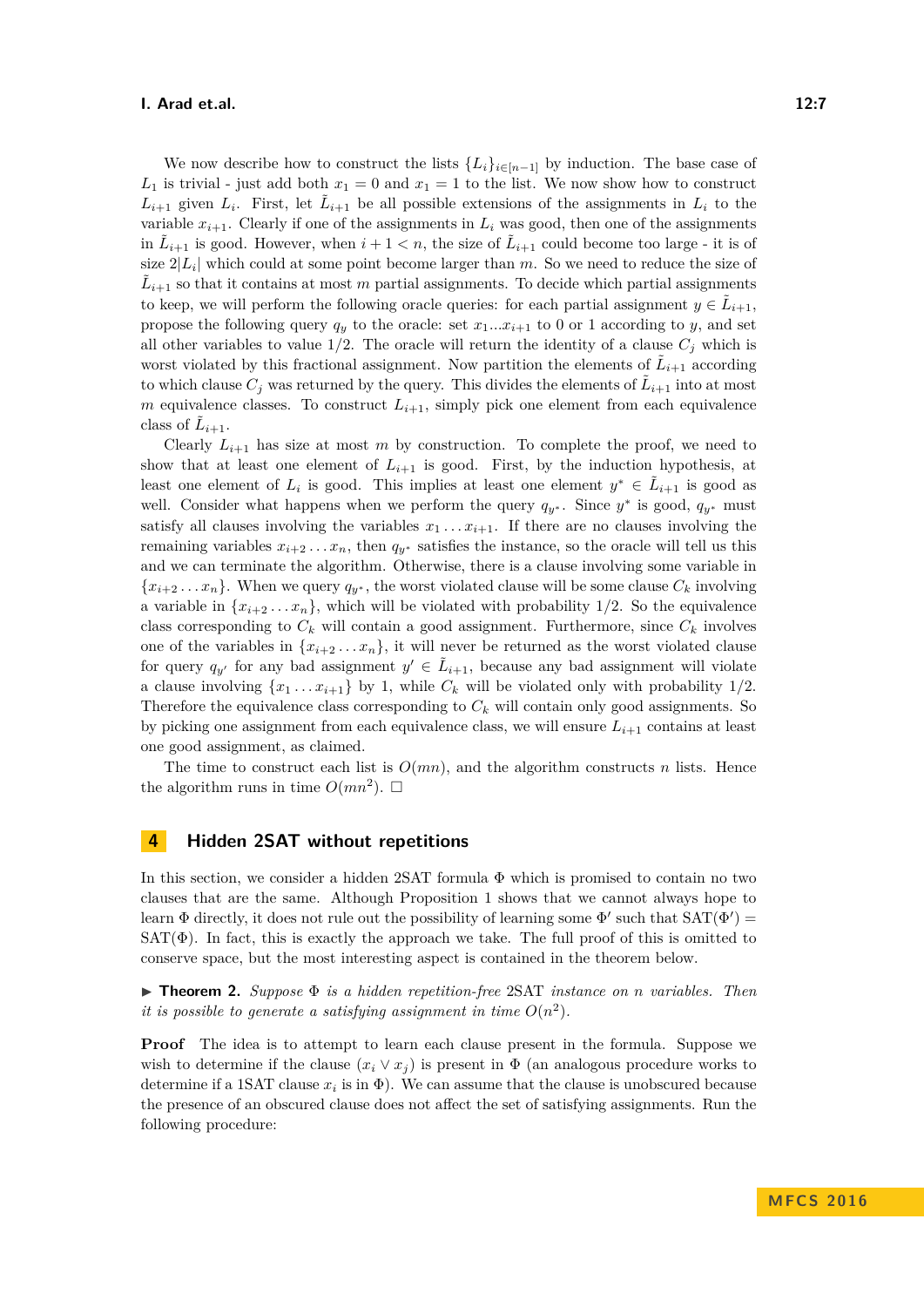### **12:8 Probabilistic trial and error for CSPs**

<span id="page-7-0"></span>**Table 1** Violation of the clauses based on the fractional assignments of 1/4 and 3/4.

- **1.** First query the oracle with the assignment  $x_i = 0$ ,  $x_j = 0$ ,  $x_k = 0$  for  $k \neq i, j$ . If this is a satisfying assignment, then we are done. Otherwise, we know that there must exist a clause of type:
	- **(a)**  $(x_i \vee x_j);$
	- **(b)**  $(x_i \vee x_k)$  for  $k \neq i, j$ ;
	- **(c)**  $(x_i \vee x_k)$  for  $k \neq i, j$ ; or
	- **(d)**  $(x_{k_1} \vee x_{k_2})$  for  $k_1, k_2 \neq i, j$ .
- **5.** Now query the oracle with the assignment  $x_i = 0, x_j = 0, x_k = 1$  for  $k \neq i, j$ . As before, if this is satisfying, we are done. Otherwise, we know that there must exist a clause of type:
	- **(a)**  $(x_i \vee x_j);$
	- **(b)**  $(x_i \vee \overline{x}_k)$  for  $k \neq i, j$ ;
	- **(c)**  $(x_j \vee \overline{x}_k)$  for  $k \neq i, j$ ; or
	- **(d)**  $(\bar{x}_{k_1} \vee \bar{x}_{k_2})$  for  $k_1, k_2 \neq i, j$ .
- **5.** We can now construct an explicit test for the presence of the clause  $(x_i \vee x_j)$ . We will propose two fractional assignments to the oracle. If  $(x_i \vee x_j)$  is present, then the clause returned each time will be the same. If it is not present, then the returned clause will be different. Formally, query the oracle with the assignment  $x_i = 0, x_j = 0, x_k = \frac{1}{4}$  for  $k \neq i, j$  and then with the assignment  $x_i = 0, x_j = 0, x_k = \frac{3}{4}$  for  $k \neq i, j$ . Table [1](#page-7-0) shows the accompanying violations.

It is clear that if  $(x_i \vee x_j)$  is present in the formula, then it is returned on both assignments. If it is not present, then from the table we can also see that one of the clauses known to exist from our first query must be returned on the  $1/4$  fractional assignment. However, one of the clauses known to exist from our second query must be returned on the 3/4 fractional assignment. Thus, the clause returned by the oracle changes when  $(x_i \vee x_j)$  is not present.

Notice that the above procedure also works to detect all 1SAT and 2SAT clause types. Therefore, if we complete the above procedure with all  $O(n^2)$  clause types without finding a satisfying assignment, then we have identified all unobscured clauses in the formula. It is clear that the conjunction of these clauses forms a formula  $\Phi'$  such that  $SAT(\Phi') = SAT(\Phi)$ . Therefore, we can use any 2SAT algorithm which runs in time  $O(n^2)$  on  $\Phi'$  to find some satisfying assignment of  $\Phi$ .  $\Box$ 

While the above procedure may seem elementary, it acts as a stepping stone to tackle the harder problem of learning an unknown input instance of quantum 2SAT, which is introduced and discussed in the subsequent sections.

# **5 Quantum SAT Preliminaries**

**Notations.** A quantum system of *n* qubits is described using a Hilbert space  $\mathcal{H} = \mathcal{H}_1 \otimes$  $\mathcal{H}_2 \otimes \ldots \otimes \mathcal{H}_n$  where each  $\mathcal{H}_i$  is a two-dimensional Hilbert space of the  $i^{th}$  qubit. Vectors in H are called *pure states* and they describe a state of the system. By adding a subscript *i* to the vector  $| \alpha \rangle$  we indicate that  $| \alpha \rangle_i$  is defined in the local Hilbert space  $\mathcal{H}_i$  of the *i*<sup>th</sup>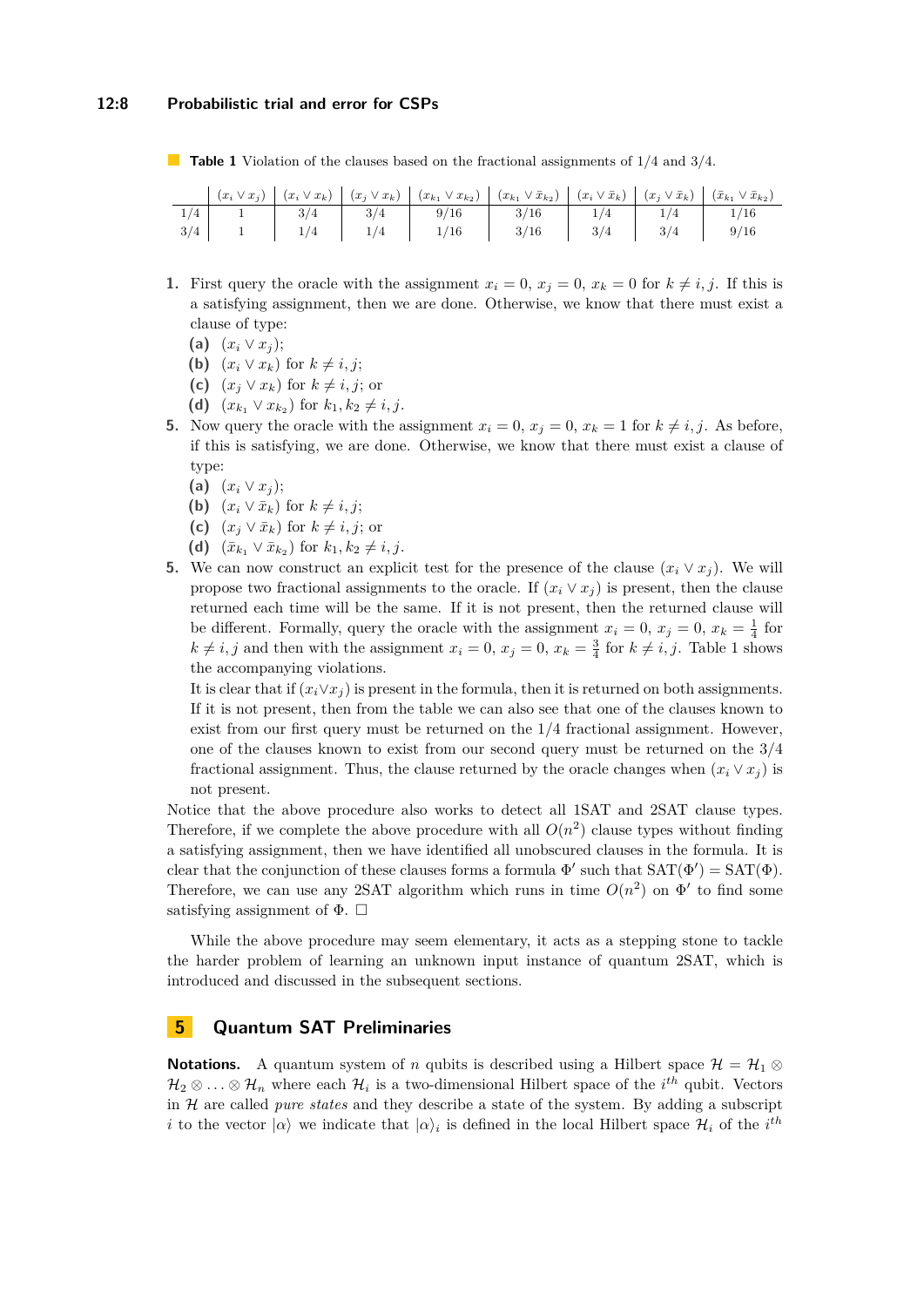qubit. Similarly,  $|\psi\rangle_{ij}$  denotes a 2-qubit state  $|\psi\rangle$  in  $\mathcal{H}_i \otimes \mathcal{H}_j$ . In any local qubit space  $\mathcal{H}_i$ , we pick an orthonormal basis  $|0\rangle, |1\rangle$  so that every 1-qubit state  $| \alpha \rangle$  can be expanded as  $|\alpha\rangle = \alpha_0|0\rangle + \alpha_1|1\rangle$ . We define its orthogonal state by  $|\alpha^{\perp}\rangle := \alpha_1|0\rangle - \alpha_0|1\rangle$ ;<sup>[4](#page-8-0)</sup> clearly,  $\langle \alpha | \alpha^{\perp} \rangle = 0$ . A standard geometrical representation of the state space of a single qubit is the Bloch sphere. The interested reader is referred to [\[14\]](#page-13-8) for details on the exact correspondence between quantum states and points on the Bloch Sphere.

A more general way to describe a quantum state is by its *density matrix*. Density matrices can be viewed as statistical ensembles of pure states that are described by vectors. A density matrix representation a single pure state  $|\psi\rangle$  is given by the matrix  $\rho = |\psi\rangle \langle \psi|$ . General density matrices are given as a convex sum of density matrices of the pure states with the coefficient summing up to 1:  $\sigma = \sum_i p_i |\psi_i\rangle \langle \psi_i|$  where  $\forall i, p_i \geq 0$  and  $\sum_i p_i = 1$ . Alternatively, they are defined as semi-definite operators whose trace is equal to 1. For instance, the density matrix  $\frac{1}{2}\mathbb{I}$  can be written as  $\frac{1}{2}\mathbb{I} = \frac{1}{2}|0\rangle\langle0| + \frac{1}{2}|1\rangle\langle1|$ . The state of a quantum system can always be fully specified by a density matrix.

Observables in quantum mechanics are associated with Hermitian operators. The eigenvalues of such an operator correspond to the possible outcomes of a measurement. Given such a Hermitian operator *A* and a pure state  $|\psi\rangle$ , the expression  $\langle \psi | A | \psi \rangle$  is the *expectation value* of *A*. It is the result we get if we measure *A* over many copies of the same state  $|\psi\rangle$  and average the result. One can use the Chernoff bound to deduce that, with high probability, if we measure *A* over poly $(n)$  copies of a state  $|\psi\rangle$ , we obtain an approximation to  $\langle \psi | A | \psi \rangle$ with an additive error of  $1/\text{poly}(n)$ .

The expectation value of *A* with respect to a state which is described by a density matrix *ρ* is given as Tr(*ρA*). Note that if *ρ* is given by  $\rho = \sum_i p_i |\psi_i\rangle \langle \psi_i|$  with  $\sum_i p_i = 1$ , then  $\text{Tr}(\rho A) = \sum_i p_i \langle \psi_i | A | \psi_i \rangle$ , which justifies the interpretation of  $\rho$  as a statistical ensemble of pure states. Like in the pure state case, using  $poly(n)$  identical copies of  $\rho$ , one can estimate the expectation value  $\text{Tr}(\rho A)$  up to an additive error of  $1/\text{poly}(n)$ .

**Local Hamiltonians and Quantum SAT.** While classically SAT is given as a CSP, quantum kSAT (kQSAT) is defined as a special case of the *k*-local Hamiltonian problem. A *k*-local Hamiltonian on *n* qubits is a Hermitian operator  $H = \sum_{e=1}^{m} h_e$ , where each  $h_e$  is a *local* Hermitian operator acting non-trivially on at most *k* qubits. Formally, it is written as  $h_e = \hat{h}_e \otimes \mathbb{I}_{rest}$ , where  $\hat{h}_e$  is defined on the Hilbert space of *k* qubits, and  $\mathbb{I}_{rest}$  is the identity operator on the Hilbert space of the rest of the qubits. When it is clear from the context, we often use  $h_e$  instead of  $\hat{h}_e$ , even while referring to its action on the local Hilbert space.

In physics, *k*-local Hamiltonians model the local interactions between particles in a manybody system and are the central tool for describing the physics of such systems. The *energy* of the system for every state  $|\psi\rangle$  is defined by  $E_{\psi}(H) := \langle \psi | H | \psi \rangle = \sum_{e} \langle \psi | h_e | \psi \rangle$ . The lowest possible energy of the system is called the *ground energy* and is denoted by  $E_0(H)$ . It is easy to verify that  $E_0(H)$  is the lowest eigenvalue of *H*. The corresponding eigenspace is called the *ground space* of the system, and its eigenvectors are called *ground states*. A central task in condensed matter physics is to understand the properties of the ground space, as it determines the low-temperature physics of the system.

There is a deep connection between the problem of approximating the ground energy of a local Hamiltonian and the classical problem of finding an assignment with minimal violations in a local CSP. In both cases, one tries to minimize a global function that is given

<span id="page-8-0"></span><sup>&</sup>lt;sup>4</sup> There are, of course, continuously many orthogonal states for every  $|\alpha\rangle$ , so here we simply choose one in a canonical way.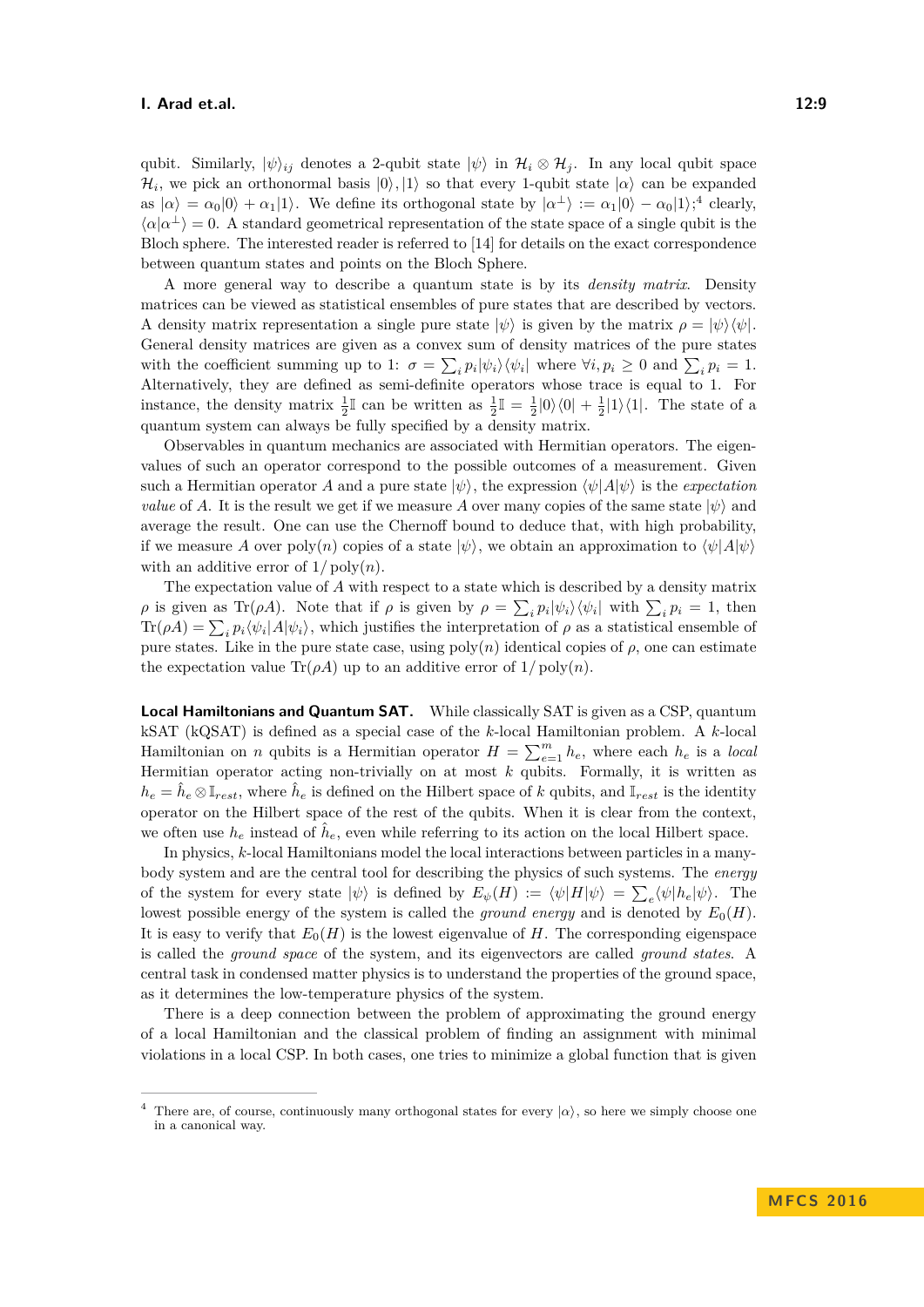### **12:10 Probabilistic trial and error for CSPs**

in terms of local constraints. This connection is evident if we consider the special case when the local Hermitian operators  $h_e$  are given as local *projectors*  $\Pi_e$ . Then for any state  $|\psi\rangle$ , the local energy  $\langle \psi | \Pi_e | \psi \rangle$  is a number between 0 and 1 that can be viewed as a measure to how much the state is 'violating' the quantum clause  $\Pi_e$ . When the local energy is 0, the state is inside the null space of the projector Π*<sup>e</sup>* and is said to satisfy the constraint. The total energy of the system,  $E_{\psi} = \langle \psi | H | \psi \rangle = \sum_{e} \langle \psi | \Pi_{e} | \psi \rangle$  then corresponds to the total violation of the state  $|\psi\rangle$ . When the ground energy of the system is 0, necessarily the ground space is the non-vanishing intersection of all the null spaces of the local projectors, and we say that the system is satisfiable. From a physical point of view, such a system is called *frustration-free*, since any ground state of the global system also minimizes the energy of every local term Π*e*.

The quantum kQSAT problem is analogous to the classical kSAT problem. Whereas in the kSAT case we are asked to decide whether a *k*-local CSP is satisfiable or not, in the kQSAT problem we are asked to determine whether the ground energy of a *k*-local Hamiltonian made of projectors is 0 or not. Unlike the truth values of SAT clauses, however, the ground energy of a *k*-local Hamiltonian is a continuous function that is sensitive to any infinitesimal change in the form of the local projectors. To make the kQSAT problem more physically relevant, we define it using a promise: Given a *k*-local Hamiltonian of projectors over *n* qubits and a value  $b > \frac{1}{n^{\alpha}}$  for some constant  $\alpha$ , decide if the ground energy of *H* is 0 (the yes case) or the ground energy of *H* is at least *b* (the no case). Bravyi [\[6\]](#page-12-4) showed that kQSAT for  $k \geq 4$  is  $\text{QMA}_1$ -complete while Gosset and Nagaj [\[10\]](#page-13-6) showed that 3QSAT is also  $\text{QMA}_1$ -complete. The class  $\text{QMA}_1$  stands for 'Quantum Merlin Arthur' with one-way error, and is the quantum generalization of the classical  $MA<sub>1</sub>$  class with one-way error. The differences are that the witness can be a quantum state over  $poly(n)$  qubits, and the verifier can be an efficient quantum machine. In Ref. [\[6\]](#page-12-4) it was known that  $2QSAT$  has an  $O(n^4)$ classical algorithm, and is therefore in P. More recently linear time algorithms for the same problem have been constructed [\[2,](#page-12-1) [8\]](#page-13-5).

As the Hamiltonian in a 2QSAT instance is a sum of 2-qubit projectors, every local projector is defined on a 4-dimensional Hilbert space and is of rank 1*,* 2 or 3. The non-zero subspace of each projector (the subspace on which it projects) is commonly referred to as the *forbidden space* of that projector and the orthogonal subspace is its *solution space*. Finally, we say that *H* has *no repetitions* if there does not exist any pair of different projectors  $\Pi_e$ ,  $\Pi_{e'}$ which act non-trivially on the same set of qubits. In the case of repetition free 2QSAT, each projector can also be indexed by the qubit pairs it acts on and the instance can be written as  $H = \sum_{(u,v)\in S} \Pi_{uv}$ , where  $S \subseteq [n] \times [n]$  and each  $\Pi_{uv}$  is non-zero. For any projector  $\Pi$ and a state  $|\psi\rangle$ , we say that  $|\psi\rangle$  *satisfies*  $\Pi$  up to  $\epsilon$  if  $E_{\psi}(\Pi) := \langle \psi | \Pi | \psi \rangle \leq \epsilon^2$ . The energy  $E_{\psi}(\Pi)$  is the *violation energy* of  $|\psi\rangle$  with respect to the projector  $\Pi$ . Notice that when the state of the system is described by a density matrix  $\rho$ , its violation energy with respect to Π is given by *Eρ*(Π) := Tr(*ρ*Π)

Finally, a 2QSAT Hamiltonian *H* is said to have a *Star-like* configuration if there exists a pair of qubits *u, v* with  $\Pi_{u,v} \neq 0$  such that *all* projectors involve either *u* or *v*.

**Hidden QSAT.** The hidden version of QSAT is defined analogously to the classical case. Our task is to decide whether a *k*-local Hamiltonian  $H = \sum_{e} \Pi_{e}$  that is made of *m k*-local projectors over *n* qubits is frustration-free with  $E_0 = 0$  (YES instance) or  $E_0 > m \cdot 2\epsilon^2$ (NO instance). Here,  $\epsilon > 0$  is some threshold parameter that can be assumed to be inverse polynomially small in *n*. Moreover, as in H–SAT, here we do not know the Hamiltonian itself; instead we can only send *quantum* states to a "worst violated oracle", which will return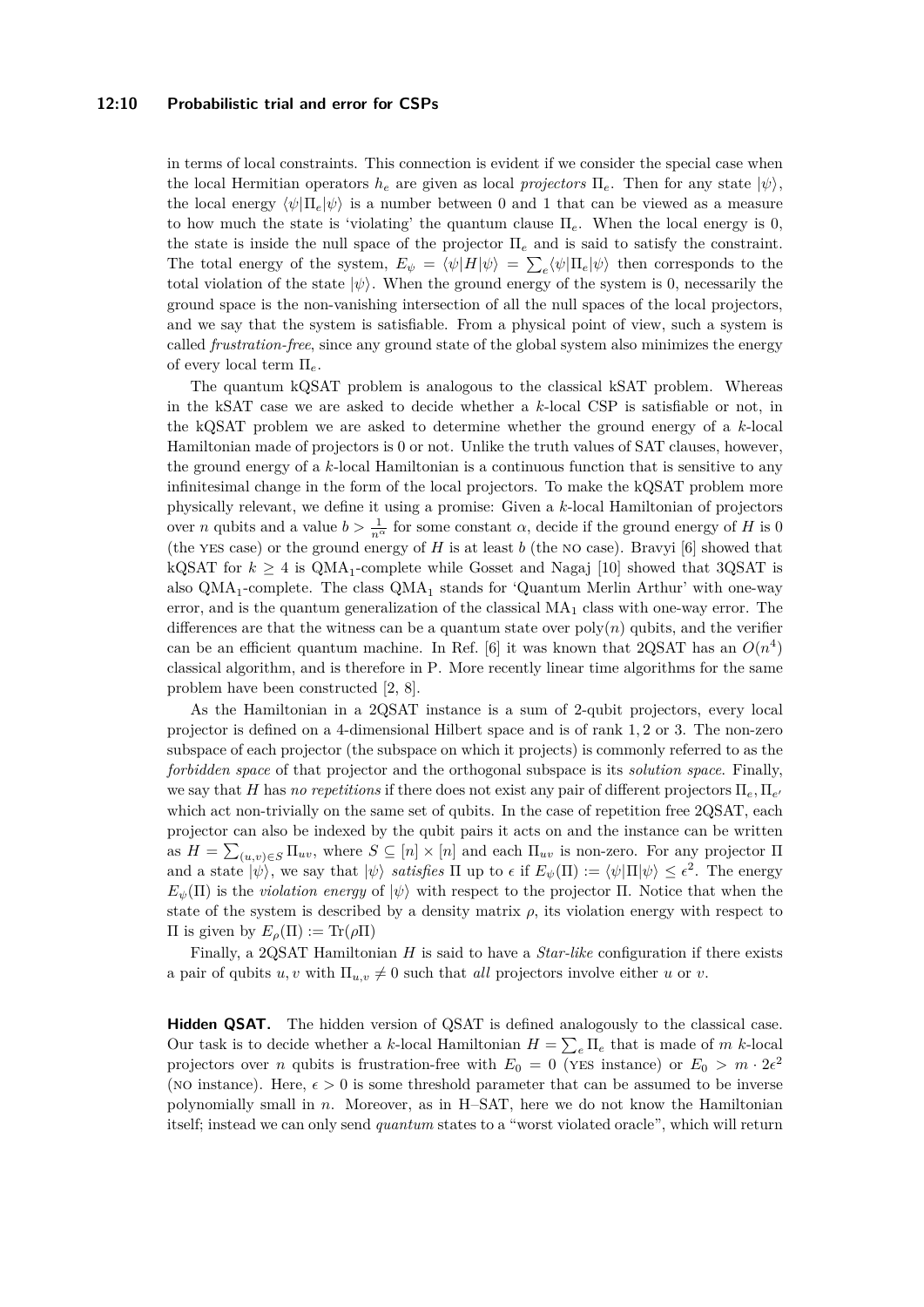the index *e* of the projector Π*<sup>e</sup>* with the highest violation energy. Since we want to generalize the notion of a probabilistic assignment that is used in H–SAT, we allow ourselves to send the oracle qubits that hold a general quantum state  $\rho$ , which can only be described by a density matrix. Recall from the previous section that this can be regarded as an ensemble of pure quantum states. Then the oracle will return the the index *e* for which  $Tr(\Pi_e \rho)$  is maximized. If the total energy of the proposed state is  $\leq m \cdot \epsilon^2$  then the oracle will indicate that a satisfying assignment has been found.

# <span id="page-10-0"></span>**6 Hidden Quantum 1SAT**

The algorithm used to solve H–1SAT can be extended to solve the H–1QSAT problem as well. A 1-local projector defined on  $\mathbb{C}^2$  is satisfiable if it is of rank at most 1 and can be viewed as setting the direction of the qubit on the Bloch sphere. Unlike the classical case, where we may view the 1SAT clauses as either the  $|0\rangle\langle 0|$  or  $|1\rangle\langle 1|$  projectors, here the projectors can point in any direction in the Bloch sphere. To handle the continuous nature of the Bloch Sphere, we consider discretizing it by using an  $\epsilon$ -net that covers the whole sphere. This allows us to generalize the lists of  $0 - 1$  strings used in H–1SAT into lists of *n*-qubit product states where each qubit is assigned an element of the  $\epsilon$ -net.

Given a 1-local projector  $|\psi\rangle\langle\psi|$ , its zero space is spanned by  $|\psi^{\perp}\rangle$ . We can divide the Bloch sphere into two hemispheres, one hemisphere containing states  $|\phi\rangle$  having  $|\langle \psi | \phi \rangle| \leq \frac{1}{2}$ and the other with states having  $|\langle \psi | \phi \rangle| > \frac{1}{2}$ . An *n*-qubit state  $a = |a_1\rangle |a_2\rangle ... |a_n\rangle$  is called *good* if for each qubit *i*, where  $|\psi_i\rangle$  is its forbidden state,  $|\langle \psi_i | a_i \rangle| \leq \frac{1}{2}$  and *bad* if  $\forall i, |\langle \psi_i | a_i \rangle| > \frac{1}{2}$ . For the *n*-qubit state  $a = |a_1\rangle |a_2\rangle \dots |a_n\rangle$ , let  $a' := |a_1\rangle |a_2\rangle \dots |a_n\rangle$ .

Now, we can sketch the H–1QSAT algorithm. Adapting the process described in The-orem [1](#page-5-3) for an arbitrary *n*-qubit state *a* gives a list of *n*-qubit states,  $L_{a/a'}$ , where at least one state is *good*. This is formally stated in Lemma [3](#page-10-1) and the proof is omitted to owing to space constraints.

<span id="page-10-1"></span>**Lemma 3.** Let  $a = |a_1\rangle \otimes \ldots \otimes |a_n\rangle$  where  $|a_i\rangle, |a_i^{\perp}\rangle$  is a basis for qubits i, for  $i = 1, \ldots, n$ . *Then one can produce a list,*  $L_{a/a'} \subset \bigotimes_{i=1}^{n} \{|a_i\rangle, |a_i^{\perp}\rangle\}$  *of at most 2mn states such that, if the instance is satisfiable, there is at least one* good *n-qubit state in the list. The time taken to produce this list is*  $O(n^2m)$ *.* 

However, this only gives us an assignment that violates each projector by  $\leq \frac{1}{4}$  while we require assignments that violate each projector by  $\leq \epsilon^2$ . The key observation involves constructing two lists  $L_{a/a'}$  and  $L_{b/b'}$  where  $b \neq a, a'$  and picking a state from each list. Consider the case when both states are good. Let the states on qubit *i* from each list be  $|a_i\rangle$  and  $|b_i\rangle$  respectively. Each state defines a hemisphere  $R_{i,a_i}$  and  $R_{i,b_i}$  containing all the states that are bad with respect to the forbidden state for qubit *i*,  $|\psi_i\rangle$ . Then,  $|\psi_i\rangle$ , should be contained in  $R_{i,a_ib_i} := R_{i,a_i} \cap R_{i,b_i}$ . The optimal choice for  $b_i$ , given  $a_i$ , would be one where  $|R_{i,a_ib_i}| \leq \frac{|R_{i,a_i}|}{2}$  $\frac{a_i a_i}{2}$ . Then, similar to performing a binary search on the Bloch Sphere, repeating this process  $\log_2(\frac{1}{\epsilon})$  times, will give a region consisting of good approximations to the forbidden state.

 $\triangleright$  **Theorem 4.** Let  $\epsilon > 0$ . Given a H-1QSAT on *n* qubits containing *m* projectors, there *exists an an*  $O((2mn)^{2\log \frac{1}{\epsilon}} \cdot mn^2)$  *time algorithm, with the property that* 

- **(a)** *for a frustration free instance, it outputs an assignment where for each projector, the forbidden state is violated with probability*  $\leq \epsilon^2$  *and*
- **(b)** *for a* no *instance, the algorithm outputs* unsat*.*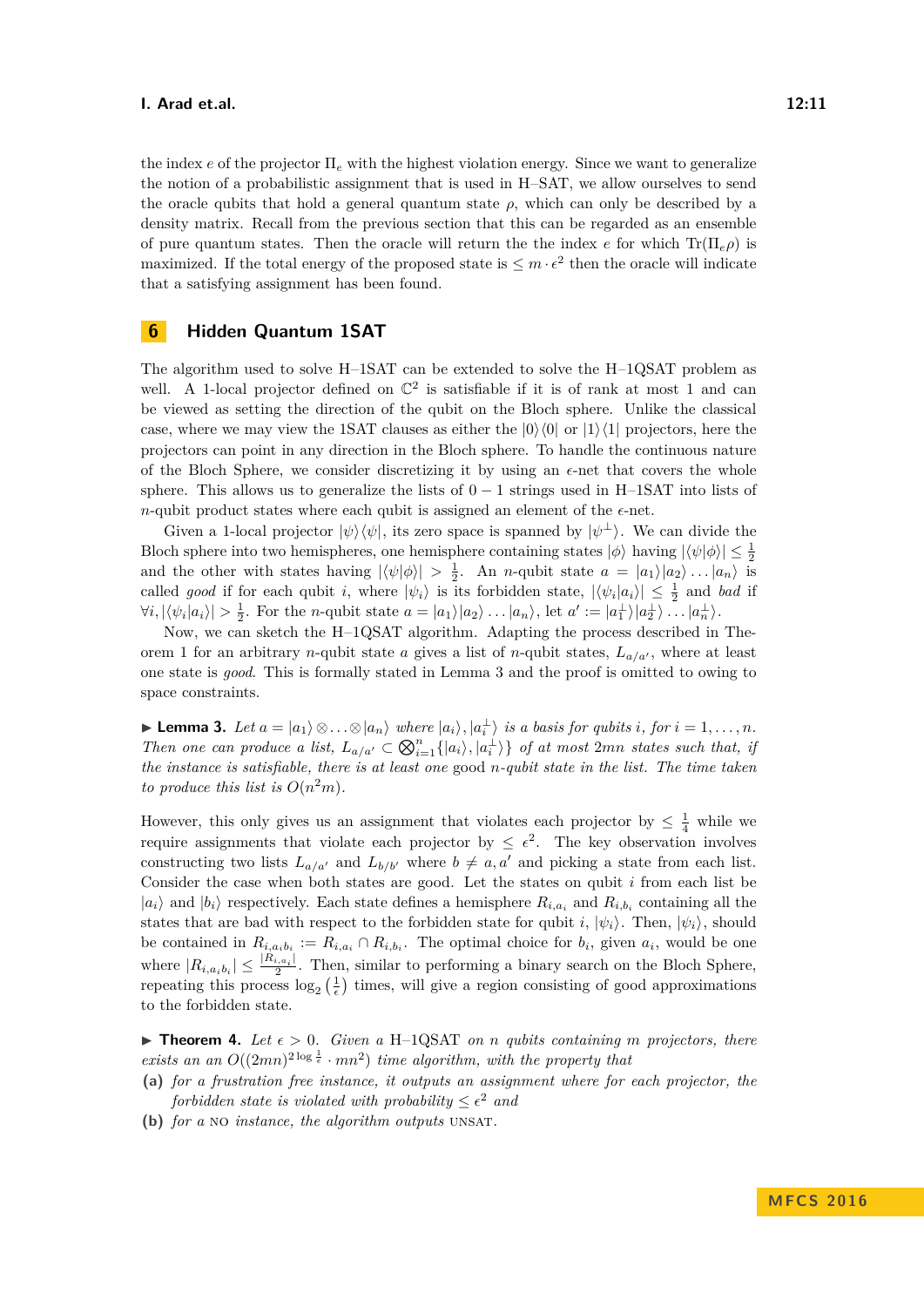#### **12:12 Probabilistic trial and error for CSPs**

**Proof** Initially, with no information, for each qubit *i*,  $R_i$  = Bloch sphere. Now the algorithm executes the following steps:

- Start by picking an arbitrary state, say  $\bar{a} = |0\rangle^{\otimes n}$ , and construct  $L_{|0\rangle^{\otimes n}/|1\rangle^{\otimes n}}$  as per the  $\overline{\phantom{a}}$ procedure in Lemma [3.](#page-10-1) For each  $a \in L_{|0\rangle^{\otimes n}/|1\rangle^{\otimes n}}$ :
	- *a* defines the region  $R_{i,a_i}$  in this branch of the iteration.
	- For  $i = 1, \ldots, n$  pick a basis  $\{|b_i\rangle, |b_i^{\perp}\rangle\}$  such that their equator bisects  $R_{i, a_i}$ .
	- Set  $\bar{b} = b_1 \ldots b_n$ , construct  $L_{\bar{b}/\bar{b}'}$  and for each  $b \in L_{\bar{b}/\bar{b}'}$ :
		- **∗** The tuples (*a, b*) define the region *Ri,aib<sup>i</sup>* in this branch.
		- **\*** Repeat the process to find  $\bar{c}$  to bisect each  $R_{i,a_ib_i}$ ;
		- **\*** Find a new region  $R_{i,a_ib_ic_i}$  for each  $c \in L_{\bar{c}/\bar{c'}}$ .
		- **\*** Continue the recursion up to  $\log_2\left(\frac{1}{\epsilon}\right)$  depth and let the last list be  $L_{z/z}$ .
		- $*$  Propose  $|\phi^{\perp}\rangle = \bigotimes_{i=0}^{n} |\varphi_i^{\perp}\rangle$  where  $\forall i, |\varphi_i\rangle \in R_{i, a_i b_i \dots z_i}$  to the oracle. Output  $|\phi^{\perp}\rangle$ if the oracle returns yes, otherwise continue.
- $\blacksquare$  Output UNSAT if none of the trials satisfy the instance.

This algorithm essentially creates a recursion tree with each new string created where the width of the recursion at each point is  $2mn$  and the depth is  $\log_2(\frac{1}{\epsilon})$ . This leads to  $(2mn)^{\log_2 \frac{1}{\epsilon}}$  trials to be proposed at the end and the number of lists created is also  $(2mn)^{\log_2 \frac{1}{\epsilon}}$ , each at a cost of  $O(mn^2)$ . Hence, the total running time of the algorithm is  $O((2mn)^{\log \frac{1}{\epsilon}} \cdot mn^2).$ 

To argue the correctness of this algorithm, we analyze region  $R_{i,a_ib_i...z_i}$  obtained at the leaf of the recursion tree. At the beginning, let  $\forall i, |R_i| = 1$  (the complete Bloch sphere) and the only guarantee for each list is that there is at least one good string in it. Tracing the path in the recursion tree to the leaf, let us assume that each step of the recursion picks a good string i.e.  $a, b, \ldots, z$  are all good strings. For a and  $\forall i$ , the forbidden state  $|\psi_i\rangle$  is in the opposite hemisphere to  $|a_i\rangle$  which reduces the size of the region to  $|R_{i,a_i}| = 1/2$ . Taking  $(a, b)$  at the next iteration, the region for each qubit is the over lap of two hemispheres  $R_{i,a_i} \cap R_{i,b_i}$  and by construction, since  $b_i$  bisects  $R_{i,a_i}$ , the overlaps of the hemispheres also bisect  $R_{i,a_i}$  setting  $|R_{i,a_ib_i}| = 1/4$ . As this pattern continues, each step of the iteration halves the region for qubit  $i$  and we are left with regions of size at most  $\epsilon$  at the end of the branch. If the instance is satisfiable, the state proposed will satisfy each projector up to  $\epsilon$ resulting in the oracle to return yes. Of course, when one of the strings chosen is bad, the proposal  $|\phi_j^{\perp}\rangle$  for some qubit *j* will end up having a large inner product with the forbidden state  $|\psi_j\rangle$  and will result in the oracle returning the ID of the projector involving *j*. This concludes the proof.  $\square$ 

### <span id="page-11-0"></span>**7 Hidden Quantum 2SAT**

This section deals with a 2QSAT instance that is hidden and can only be accessed by a worst-violation oracle. We show how learn the underlying local Hamiltonian to precision  $\epsilon$ by finding 2-local projectors  $\Pi'_e$  such that  $\|\Pi_e - \Pi'_e\| \leq \epsilon$  for every projector  $\Pi_e$ . This yields an approximate local Hamiltonian  $H' = \sum_{e} \Pi'_{e}$  whose ground energy is at most  $m\epsilon$  away from the ground energy of the original Hamiltonian  $H = \sum_{e} \Pi_{e}$ . If  $\epsilon$  is set such that  $m\epsilon$ is much smaller than the promise gap of the initial Hamiltonian *H* (which merely requires  $\epsilon$  < 1/poly), then the Hamiltonian *H*<sup> $\prime$ </sup> will have a promise gap as well. This is stated in the theorem below with the proof and algorithm details omitted owing to space constraints.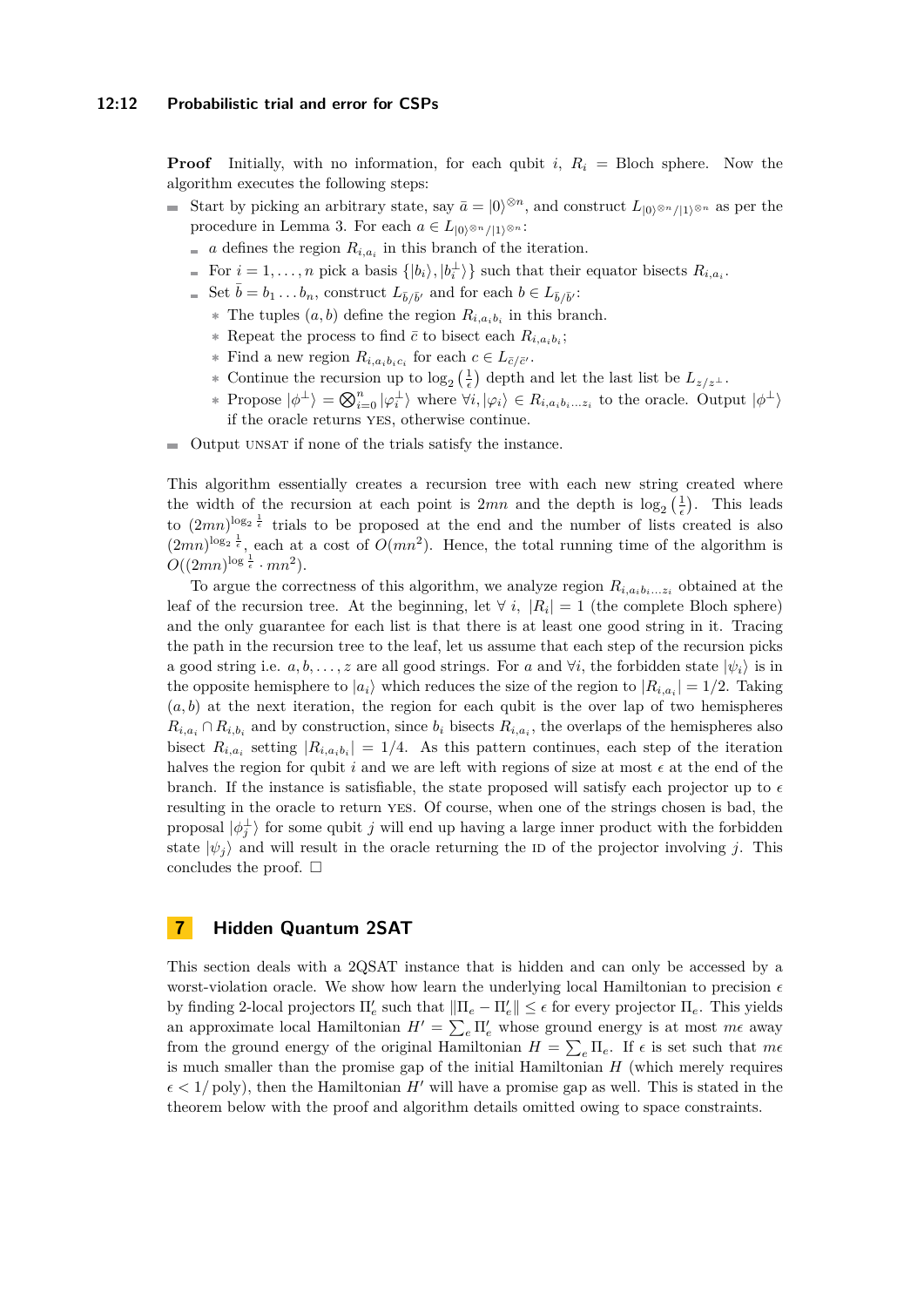<span id="page-12-5"></span>**Find 5.** *Given a* H-2QSAT *problem*  $H = \sum_{(u,v)} \prod_{uv}$  *on n qubits, and precision*  $\epsilon$ *. If the interaction graph for H is not Star-like, then there is an*  $O(n^4 + n^2 \log(\frac{1}{\epsilon}))$  *algorithm that can find an approximation*  $H' = \sum_{(u,v)} \prod_{uv}^{\prime}$  where  $\forall (u,v), ||\Pi'_{uv} - \Pi_{uv}|| \leq \epsilon$ 

The algorithm proceeds by:

- **1.** Identifying two pairs of qubits  $(i, j) \neq (k, \ell)$  on which two projectors are defined,  $\Pi_{ij}$  and  $\Pi_{k\ell}$ , and finding a constant approximation for these projectors;
- **2.** Improving the constant approximation of the two projectors recursively so that the approximation improves by a factor of 2 in each iteration and
- **3.** Using the  $\epsilon$ -approximation of a projector to identify the rest of the independent projectors and approximating them to  $\epsilon$ -precision.

Using the  $H'$  output by the above algorithm in a procedure which could find a good approximation to the ground energy of  $H'$  would completely solve  $H$ –2QSAT. At this time, though, existing 2QSAT algorithms [\[2,](#page-12-1) [6,](#page-12-4) [8\]](#page-13-5) are not robust to such errors and seem to require  $\frac{1}{\exp(n)}$  precision. Our algorithm for H-2QSAT does allow one to learn the projectors to exponential precision, since the dependence on  $\epsilon$  in Theorem [5](#page-12-5) is merely logarithmic. However, in this parameter regime our algorithm is somewhat unrealistic, as this would require the oracle to be able to distinguish between values that are exponentially close together<sup>[5](#page-12-6)</sup>. If our oracle were constrained to be implementable in polynomial time by an experimenter, acting on polynomially many copies of the proposed state  $\rho$ , then one could only learn the instance up to error  $\epsilon = \frac{1}{\text{poly}(n)}$ . A natural open question is to determine whether one can still solve 2QSAT when one only knows the individual clauses to inverse polynomial precision; we believe this is a fundamental question about the nature of 2QSAT, which is left for future work.

### **References**

- <span id="page-12-7"></span>**1** Daniel S. Abrams and Seth Lloyd. Nonlinear quantum mechanics implies polynomial-time solution for NP-complete and #P problems. *Phys. Rev. Lett.*, 81:3992–3995, 1998.
- <span id="page-12-1"></span>**2** Itai Arad, Miklos Santha, Aarthi Sundaram, and Shengyu Zhang. Linear time algorithm for quantum 2SAT. *CoRR*, abs/1508.06340, 2015. To appear in the 43rd International Colloquium on Automata, Languages and Programming. URL: [http://arxiv.org/abs/](http://arxiv.org/abs/1508.06340) [1508.06340](http://arxiv.org/abs/1508.06340).
- <span id="page-12-0"></span>**3** Bengt Aspvall, Michael F. Plass, and Robert Endre Tarjan. A linear-time algorithm for testing the truth of certain quantified boolean formulas. *Inf. Process. Lett.*, 8(3):121–123, 1979. Erratum: Information Processing Letters 14(4): 195 (1982).
- <span id="page-12-2"></span>**4** Xiaohui Bei, Ning Chen, and Shengyu Zhang. On the complexity of trial and error. In Dan Boneh, Tim Roughgarden, and Joan Feigenbaum, editors, *STOC*, pages 31–40. ACM, 2013. [doi:10.1145/2488608.2488613](http://dx.doi.org/10.1145/2488608.2488613).
- <span id="page-12-3"></span>**5** Xiaohui Bei, Ning Chen, and Shengyu Zhang. Solving linear programming with constraints unknown. In Magnús M. Halldórsson, Kazuo Iwama, Naoki Kobayashi, and Bettina Speckmann, editors, *ICALP (1)*, volume 9134 of *Lecture Notes in Computer Science*, pages 129–142. Springer, 2015. [doi:10.1007/978-3-662-47672-7\\_11](http://dx.doi.org/10.1007/978-3-662-47672-7_11).
- <span id="page-12-4"></span>**6** Sergey Bravyi. Efficient algorithm for a quantum analogue of 2-SAT. In Kazem Mahdavi, Deborah Koslover, and Leonard L. Brown, editors, *Contemporary Mathematics*, volume

<span id="page-12-6"></span><sup>5</sup> This seems to give the oracle too much power - because having the ability to distinguish exponentially close quantum states would allow one to solve PP-hard problems [\[1\]](#page-12-7). In contrast all of the problems considered are in NP due to the presence of classical,  $poly(n)$  size witnesses.